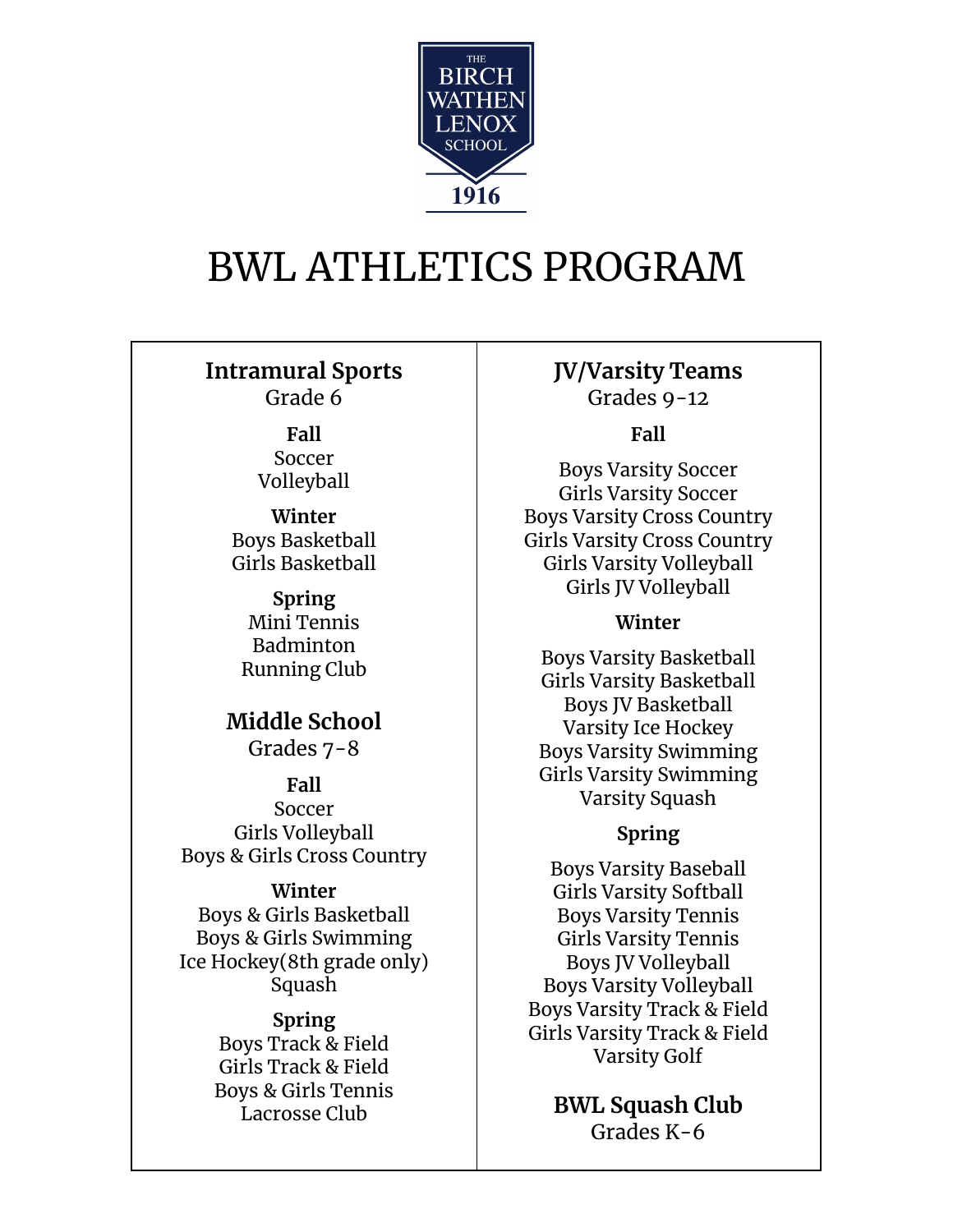

## **New Space for Athletics at Lenox Hill Neighborhood House**

We are pleased to announce that BWL has entered into a comprehensive leasing agreement with Lenox Hill Neighborhood House, a highly sought after and full service athletic facility that is just seven blocks away from BWL. Lenox Hill has long been the extracurricular sports location for several independent schools in the area.

Lenox Hill Neighborhood House includes a full size gymnasium, weight room, and pool with a lifeguard. This allows us to accommodate the following twelve teams for BWL's home games and practice sessions: Middle School Soccer; three Volleyball teams (Middle School, Junior Varsity, and Varsity); all five Basketball teams (Middle School Girls, Middle School Boys, Junior Varsity Boys, Varsity Boys, and Varsity Girls); our Middle and Upper School Swim teams; and Lacrosse Club.

The Lenox Hill Neighborhood House space complements BWL's existing array of practice and game spaces throughout the area, allowing us to streamline all practice and game transportation for many of the after school sports in our program. In addition, we continue to utilize the Sokol gym, enabling us to hold several games simultaneously during peak championship seasons.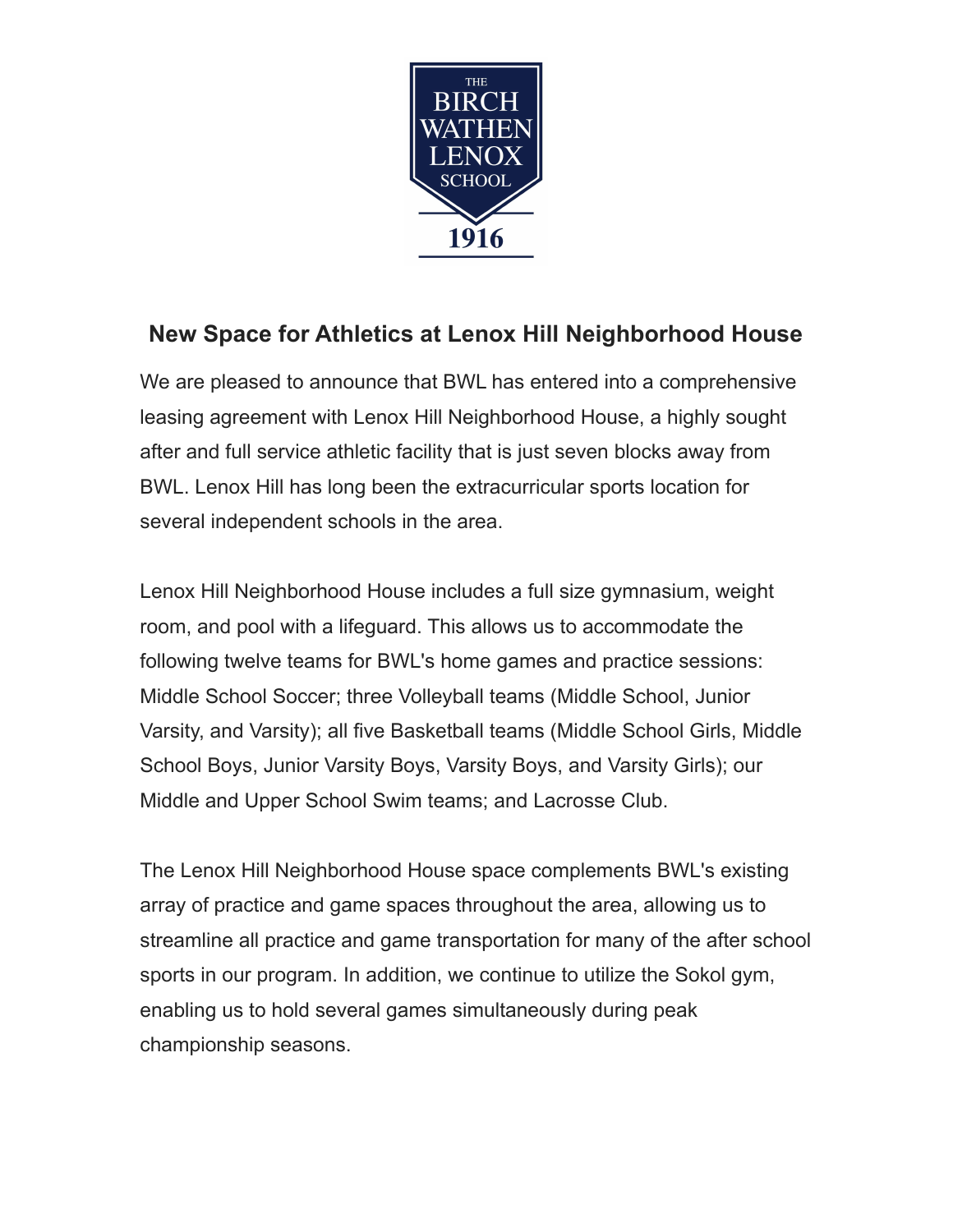

# **Additional Facility Rentals**

- 92<sup>nd</sup> Street YMCA Basketball
- **●** Soccer Roof in Long Island City Soccer
- **●** River Club Squash
- **●** Lefrak Skating Center in Brooklyn Ice Hockey
- **●** Sokol Hall PE classes, Volleyball, Basketball
- **●** SUNY Purchase Baseball, Soccer
- **●** Uptown Sports Complex Baseball
- **●** USTA National Tennis Center Tennis
- **●** West Side Tennis Club Tennis